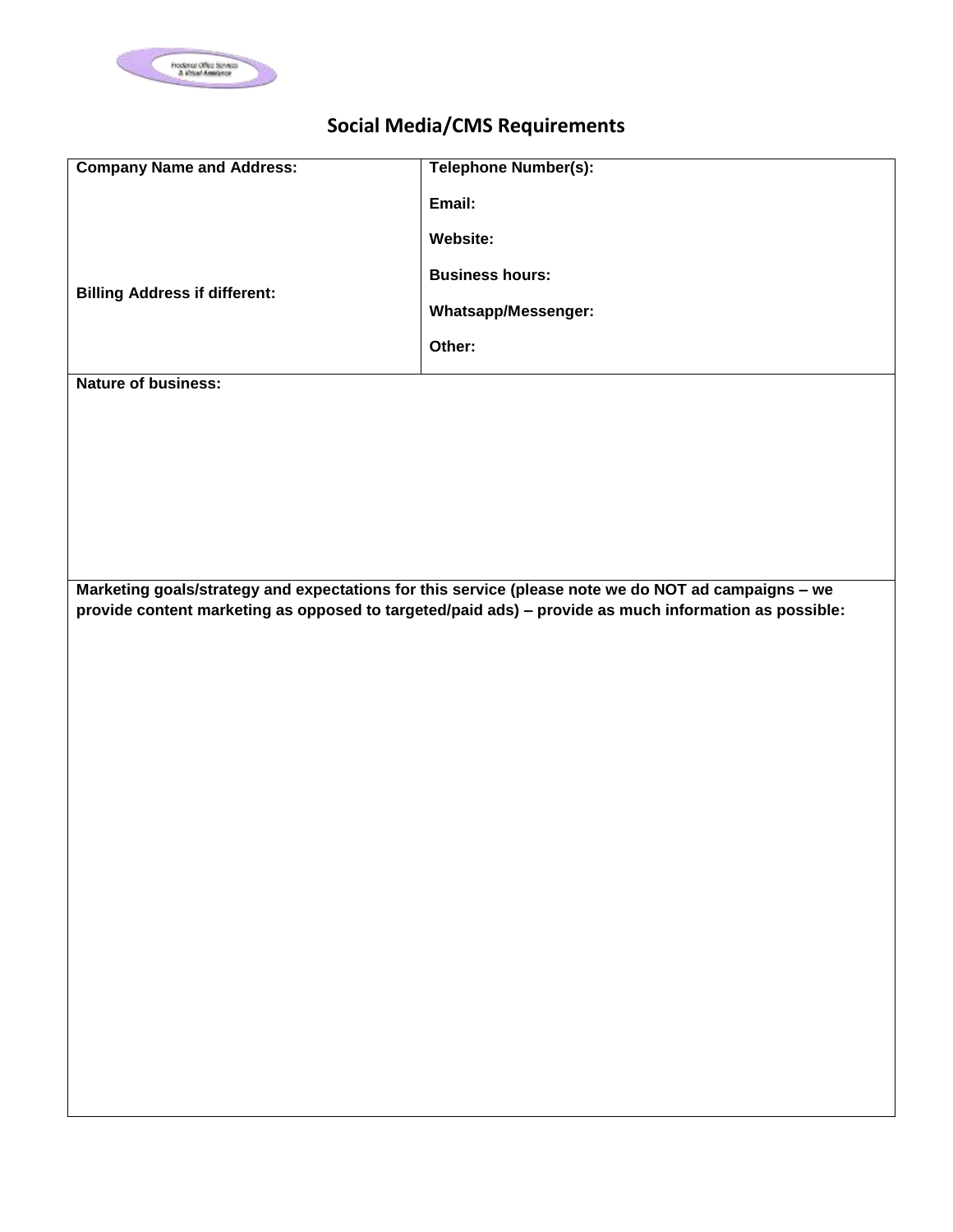| <b>Platforms</b>                     | <b>Status</b>      | Don't currently     | <b>Login Information (url/user</b> |
|--------------------------------------|--------------------|---------------------|------------------------------------|
| (tick all that apply):               |                    | have but would like | name/password)                     |
|                                      |                    | <b>Y/N</b>          |                                    |
| Facebook Page (you can               | Set up Y/N         |                     | Url:                               |
| invite us to manage the page         |                    |                     | User name:                         |
| rather than provide login            | Needs tweaking Y/N |                     | Password:                          |
| details)                             |                    |                     |                                    |
| <b>Facebook Group</b>                | Set up Y/N         |                     | Url:                               |
|                                      |                    |                     | User name:                         |
|                                      | Needs tweaking Y/N |                     | Password:                          |
|                                      |                    |                     |                                    |
| <b>Instagram Business Profile</b>    | Set up Y/N         |                     | Url:                               |
|                                      |                    |                     | User name:                         |
|                                      | Needs tweaking Y/N |                     | Password:                          |
|                                      |                    |                     |                                    |
| <b>Pinterest</b>                     | Set up Y/N         |                     | Url:                               |
|                                      |                    |                     | User name:                         |
|                                      | Needs tweaking Y/N |                     | Password:                          |
|                                      |                    |                     |                                    |
| <b>Google My Business Listing</b>    | Set up Y/N         |                     | Url:                               |
| (you can invite us to manage         |                    |                     | User name:                         |
| the listing if you have one          | Needs tweaking Y/N |                     | Password:                          |
| already)                             |                    |                     |                                    |
| Youtube Channel (you can             | Set up Y/N         |                     | Url:                               |
| invite us to manage the              |                    |                     | User name:                         |
| listing if you have one              | Needs tweaking Y/N |                     | Password:                          |
| already)                             |                    |                     |                                    |
| <b>Twitter Profile</b>               | Set up Y/N         |                     | Url:                               |
|                                      |                    |                     | User name:                         |
|                                      | Needs tweaking Y/N |                     | Password:                          |
|                                      |                    |                     |                                    |
| <b>Linked In Company Page</b>        | Set up Y/N         |                     | Url:                               |
| (please add us as a contact          |                    |                     | User name:                         |
| then invite us to manage             | Needs tweaking Y/N |                     | Password:                          |
| your page if you already             |                    |                     |                                    |
| have one)                            |                    |                     |                                    |
| <b>LinkedIn Group/Showcase</b>       | Set up Y/N         |                     | Url:                               |
| Page                                 |                    |                     | User name:                         |
|                                      | Needs tweaking Y/N |                     | Password:                          |
|                                      |                    |                     |                                    |
| <b>Microsoft Bing Listing (these</b> | Set up Y/N         |                     | Url:                               |
| can be imported from GMB)            |                    |                     | User name:                         |
|                                      | Needs tweaking Y/N |                     | Password:                          |
|                                      |                    |                     |                                    |
| <b>Website Blog/Articles Page</b>    | Set up Y/N         |                     | Url:                               |
|                                      |                    |                     | User name:                         |
|                                      | Needs tweaking Y/N |                     | Password:                          |
|                                      |                    |                     |                                    |